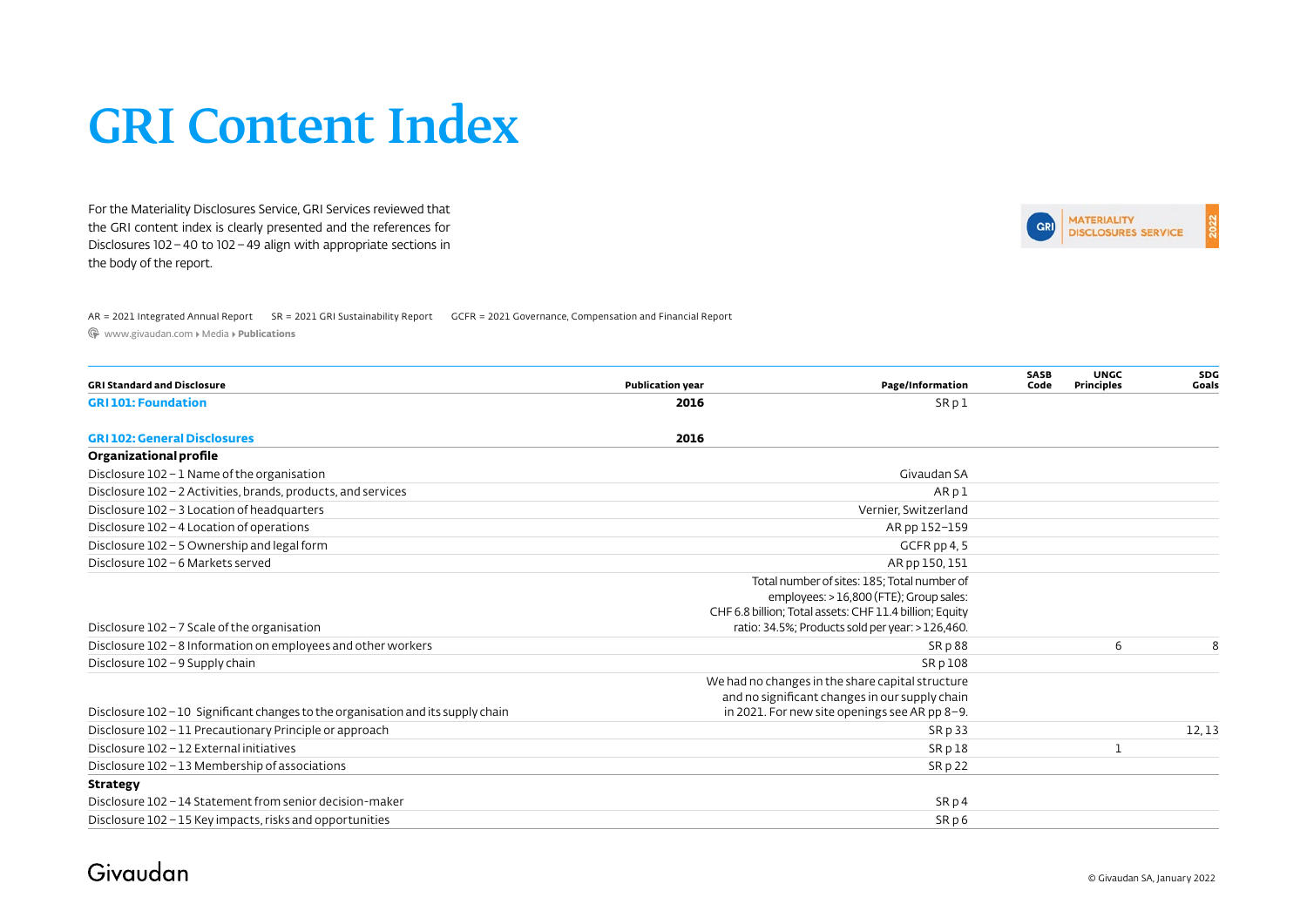| <b>GRI Standard and Disclosure</b>                                                                | <b>Publication year</b><br>Page/Information                                                                                                       | SASB<br>Code | <b>UNGC</b><br><b>Principles</b> | SDG<br>Goals |
|---------------------------------------------------------------------------------------------------|---------------------------------------------------------------------------------------------------------------------------------------------------|--------------|----------------------------------|--------------|
| Ethics and integrity                                                                              |                                                                                                                                                   |              |                                  |              |
| Disclosure 102 - 16 Values, principles, standards, and norms of behaviour                         | SR p 31                                                                                                                                           |              | 10                               | 5            |
| Disclosure 102 - 17 Mechanisms for advice and concerns about ethics                               | <b>SRp32</b>                                                                                                                                      |              |                                  |              |
| Governance                                                                                        |                                                                                                                                                   |              |                                  |              |
| Disclosure 102 - 18 Governance structure                                                          | SR p 34                                                                                                                                           |              |                                  |              |
| Disclosure 102 - 19 Delegating authority                                                          | GCFR pp 14-16                                                                                                                                     |              |                                  |              |
| Disclosure 102 - 20 Executive-level responsibility for economic, environmental, and social topics | SR p 35                                                                                                                                           |              |                                  |              |
| Disclosure 102 - 22 Composition of the highest governance body and its committees                 | GCFR pp 7-16                                                                                                                                      |              |                                  |              |
| Disclosure 102 - 23 Chair of the highest governance body                                          | Non-executive                                                                                                                                     |              |                                  |              |
| Disclosure 102 - 24 Nominating and selecting the highest governance body                          | GCFR pp 7, 10                                                                                                                                     |              |                                  |              |
| Disclosure 102 - 25 Conflicts of interest                                                         | GCFR pp 7-9                                                                                                                                       |              |                                  |              |
| Disclosure 102 - 26 Role of highest governance body in setting purpose, values, and strategy      | SR p 35, GCFR p 14                                                                                                                                |              |                                  |              |
| Disclosure 102 - 27 Collective knowledge of highest governance body                               | GCFR p 7                                                                                                                                          |              |                                  |              |
| Disclosure 102 - 31 Review of economic, environmental, and social topics                          | SR p 35                                                                                                                                           |              |                                  |              |
| Disclosure 102 - 35 Remuneration policies                                                         | SR p 36, GCFR pp 22-36                                                                                                                            |              |                                  |              |
| Disclosure 102 - 37 Stakeholders' involvement in remuneration                                     | GCFR pp 33, 36                                                                                                                                    |              |                                  |              |
| Stakeholder engagement                                                                            |                                                                                                                                                   |              |                                  |              |
| Disclosure 102 - 40 List of stakeholder groups                                                    | SRp11                                                                                                                                             |              |                                  |              |
| Disclosure 102 - 41 Collective bargaining agreements                                              | SR p 105                                                                                                                                          |              | 3                                | 8,17         |
| Disclosure 102 - 42 Identifying and selecting stakeholders                                        | SRp13                                                                                                                                             |              |                                  |              |
| Disclosure 102 - 43 Approach to stakeholder engagement                                            | SR p13                                                                                                                                            |              |                                  |              |
| Disclosure 102 - 44 Key topics and concerns raised                                                | SR p 11                                                                                                                                           |              |                                  |              |
| <b>Reporting practice</b>                                                                         |                                                                                                                                                   |              |                                  |              |
| Disclosure 102 - 45 Entities included in the consolidated financial statements                    | This report covers the whole scope of consolidation,<br>unless otherwise stated. The list of consolidated<br>companies can be found in GCFR p 95. |              |                                  |              |
| Disclosure 102 - 46 Defining report content and topic boundaries                                  | SR p 14                                                                                                                                           |              |                                  |              |
| Disclosure 102 - 47 List of material topics                                                       | SRp15                                                                                                                                             |              |                                  |              |
| Disclosure 102 - 48 Restatements of information                                                   | SRp81                                                                                                                                             |              |                                  |              |
| Disclosure 102 - 49 Changes in reporting                                                          | SRp17                                                                                                                                             |              |                                  |              |
| Disclosure 102 - 50 Reporting period                                                              | SRp17                                                                                                                                             |              |                                  |              |
| Disclosure 102 - 51 Date of most recent report                                                    | January 2021                                                                                                                                      |              |                                  |              |
| Disclosure 102 - 52 Reporting cycle                                                               | Annually                                                                                                                                          |              |                                  |              |
| Disclosure 102 - 53 Contact point for questions regarding the report                              | global.sustainability@givaudan.com                                                                                                                |              |                                  |              |
| Disclosure 102 - 54 Claims of reporting in accordance with the GRI Standards                      | This report has been prepared in accordance<br>with the GRI Standards: Core option.                                                               |              |                                  | 12           |
| Disclosure 102 - 55 GRI content index                                                             | SR p 120                                                                                                                                          |              |                                  | 12           |
| Disclosure 102 - 56 External assurance                                                            | SR p 130                                                                                                                                          |              |                                  | 12           |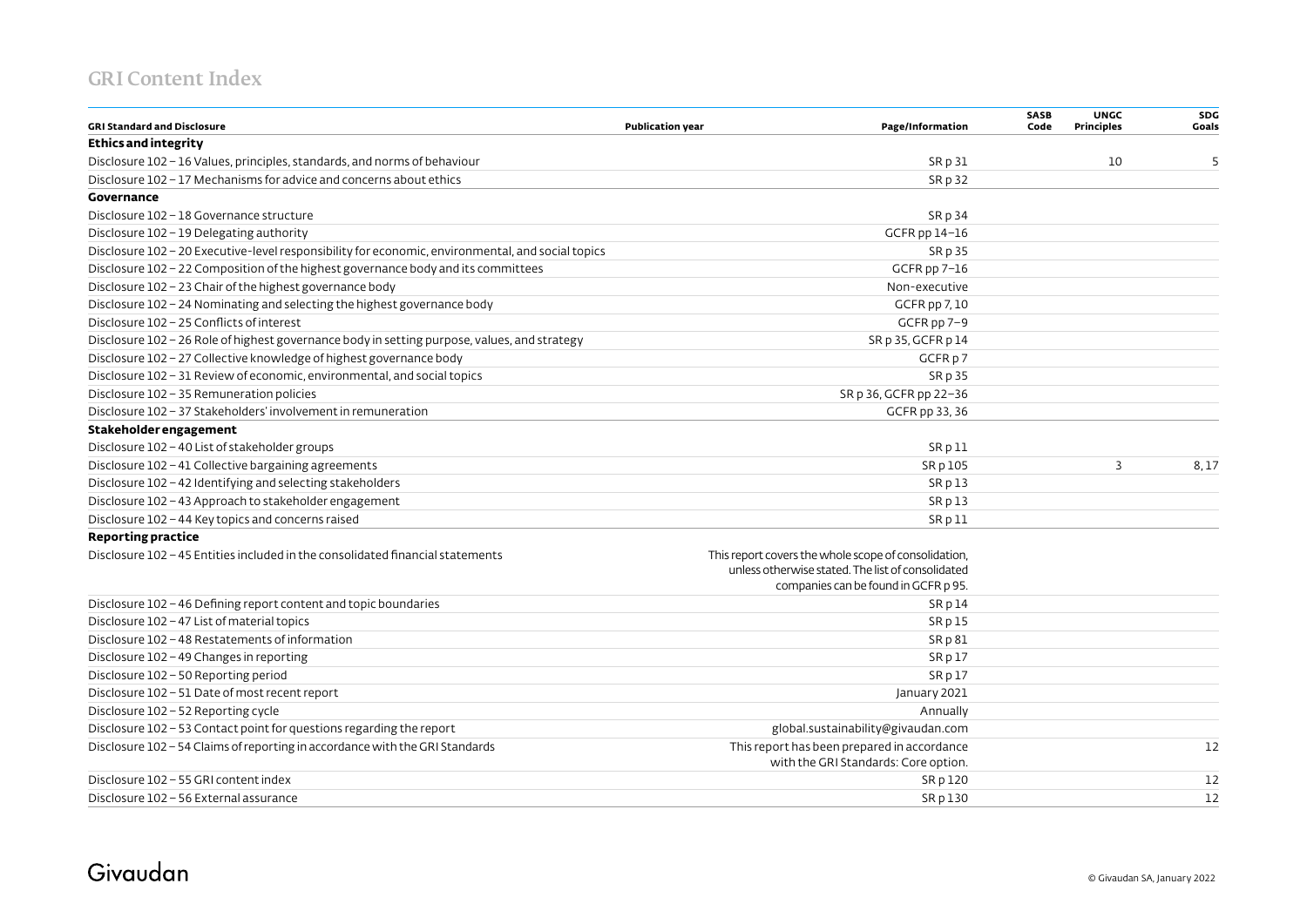| <b>GRI Standard and Disclosure</b>                                                                | <b>Publication year</b> | <b>SASB</b><br>Page/Information<br>Code | <b>UNGC</b><br><b>Principles</b> | SDG<br>Goals    |
|---------------------------------------------------------------------------------------------------|-------------------------|-----------------------------------------|----------------------------------|-----------------|
| <b>Topic-specific disclosures</b>                                                                 |                         |                                         |                                  |                 |
| <b>Economic performance</b>                                                                       |                         |                                         |                                  | 8, 9, 13        |
| GRI 103: Management Approach                                                                      | 2016                    |                                         |                                  |                 |
| Disclosure 103-1 Explanation of the material topic and its boundary                               |                         | SR p 28                                 |                                  |                 |
| Disclosure $103 - 2$ The management approach and its components                                   |                         | SR p 28                                 |                                  |                 |
| Disclosure $103 - 3$ Evaluation of the management approach                                        |                         | SR p 28                                 |                                  |                 |
| GRI 201: Economic performance                                                                     | 2016                    |                                         |                                  |                 |
| Disclosure 201 - 1 Direct economic value generated and distributed                                |                         | SR p 29                                 |                                  |                 |
| Disclosure 201 - 2 Financial implications and other risks and opportunities due to climate change |                         | SR p 30                                 |                                  |                 |
| Disclosure $201 - 3$ Defined benefit plan obligations and other retirement plans                  |                         | SR p 30                                 |                                  |                 |
| <b>GRI 204: Procurement Practices</b>                                                             | 2016                    |                                         |                                  |                 |
| Disclosure 204 - 1 Proportion of spending on local suppliers                                      |                         | SR p 29                                 |                                  |                 |
| Governance & business conduct / ethics / transparency                                             |                         |                                         | 10                               | 12,17           |
| GRI 103: Management Approach                                                                      | 2016                    |                                         |                                  |                 |
| Disclosure $103 - 1$ Explanation of the material topic and its boundary                           |                         | SR p 31                                 |                                  |                 |
| Disclosure 103 - 2 The management approach and its components                                     |                         | SR p 31                                 |                                  |                 |
| Disclosure 103 - 3 Evaluation of the management approach                                          |                         | SR p 31                                 |                                  |                 |
| GRI 205: Anti-corruption                                                                          | 2016                    |                                         |                                  |                 |
| Disclosure 205 - 2 Communication and training about anti-corruption policies and procedures       |                         | SR p 32                                 |                                  |                 |
| Product / Ingredients environmental & social performance                                          |                         |                                         | 7,8,9                            | 2, 3, 9, 12, 13 |
| GRI 103: Management Approach                                                                      | 2016                    |                                         |                                  |                 |
| Disclosure $103 - 1$ Explanation of the material topic and its boundary                           |                         | SR p 38                                 |                                  |                 |
| Disclosure $103 - 2$ The management approach and its components                                   |                         | SR p 39 RT-CH-410b.2                    |                                  |                 |
| Disclosure 103 - 3 Evaluation of the management approach                                          |                         | SR p 39                                 |                                  |                 |
| Product quality & safety and ingredient disclosure                                                |                         |                                         |                                  | 3, 9, 12        |
| GRI 103: Management Approach                                                                      | 2016                    |                                         |                                  |                 |
| Disclosure 103-1 Explanation of the material topic and its boundary                               |                         | SR p 40                                 |                                  |                 |
| Disclosure $103 - 2$ The management approach and its components                                   |                         | SR p 40 RT-CH-410b.2                    |                                  |                 |
| Disclosure 103 - 3 Evaluation of the management approach                                          |                         | SR p 40                                 |                                  |                 |
| GRI 416: Customer Health and Safety                                                               | 2016                    |                                         |                                  |                 |
| Disclosure 416 - 1 Assessment of the health and safety impacts of product and service categories  |                         | SR p 41 RT-CH-410b.2                    |                                  |                 |
| Disclosure 416 - 2 Incidents of non-compliance concerning the health and safety impacts of        |                         |                                         |                                  |                 |
| products and services                                                                             |                         | SR p 41 RT-CH-410b.2                    |                                  |                 |
| GRI 417: Marketing and Labeling                                                                   | 2016                    |                                         |                                  |                 |
| Disclosure 417 - 1 Requirements for product and service information and labeling                  |                         | SRp41                                   |                                  |                 |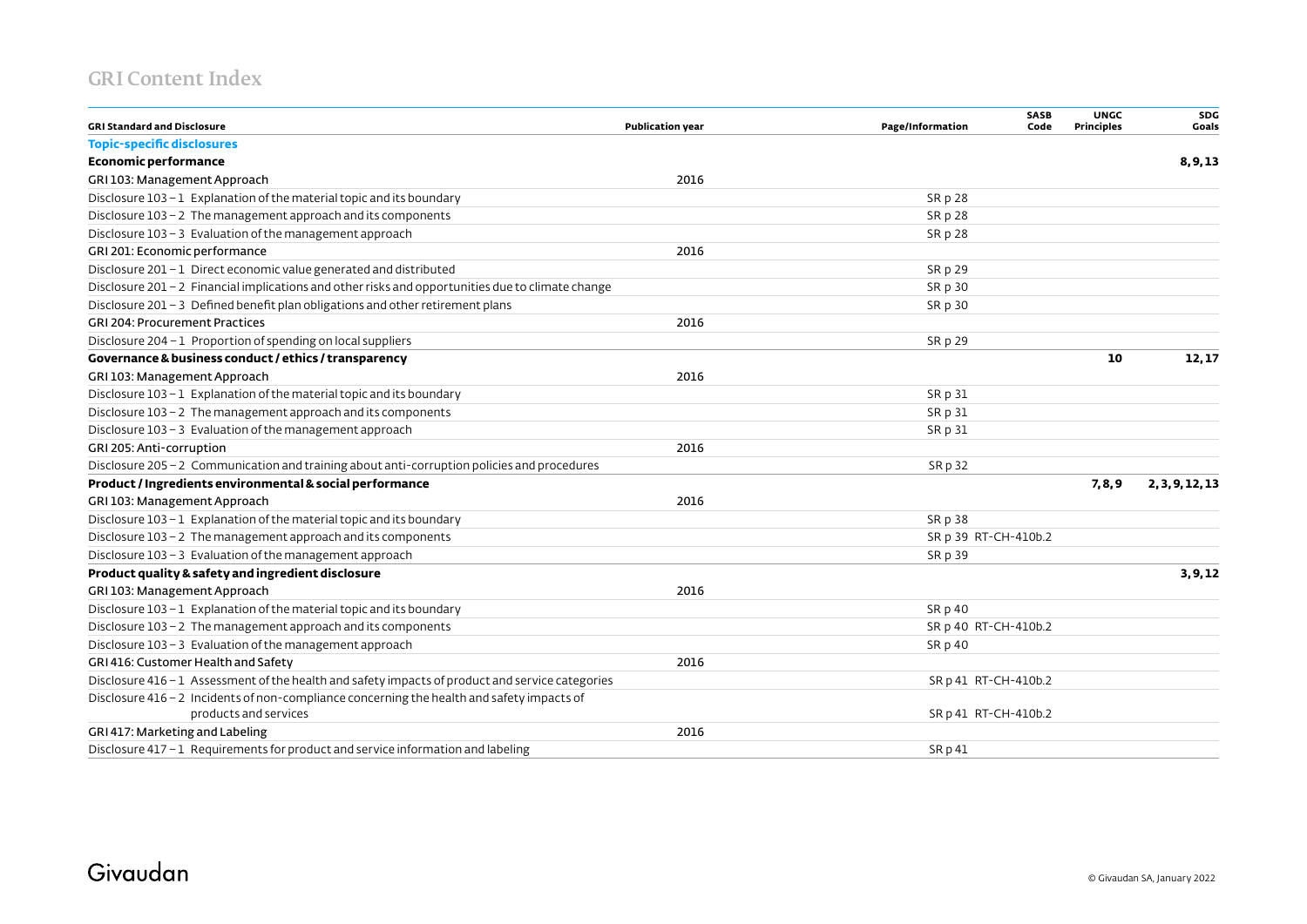| <b>GRI Standard and Disclosure</b>                                                                  | <b>Publication year</b> | Page/Information     | <b>SASB</b><br>Code | <b>UNGC</b><br><b>Principles</b> | SDG<br>Goals     |
|-----------------------------------------------------------------------------------------------------|-------------------------|----------------------|---------------------|----------------------------------|------------------|
| Innovation capabilities & management                                                                |                         |                      |                     | 8,9                              | 8, 9, 12, 17     |
| GRI 103: Management Approach                                                                        | 2016                    |                      |                     |                                  |                  |
| Disclosure $103 - 1$ Explanation of the material topic and its boundary                             |                         | SR p 42              |                     |                                  |                  |
| Disclosure 103 - 2 The management approach and its components                                       |                         | SR p 42 RT-CH-410b.2 |                     |                                  |                  |
| Disclosure 103 - 3 Evaluation of the management approach                                            |                         | SR p 42              |                     |                                  |                  |
| Climate change                                                                                      |                         |                      |                     | 7,8,9                            | 12, 13, 15       |
| GRI 103: Management Approach                                                                        | 2016                    |                      |                     |                                  |                  |
| Disclosure 103 - 1 Explanation of the material topic and its boundary                               |                         | SR p 51              |                     |                                  |                  |
| Disclosure 103 - 2 The management approach and its components                                       |                         | SR p 51 RT-CH-110a.2 |                     |                                  |                  |
| Disclosure 103 - 3 Evaluation of the management approach                                            |                         | SR p 51              |                     |                                  |                  |
| GRI 302: Energy                                                                                     | 2016                    |                      |                     |                                  |                  |
| Disclosure 302 - 1 Energy consumption within the organisation                                       |                         | SR p 54 RT-CH-130a.1 |                     |                                  |                  |
| Disclosure 302 - 3 Energy intensity                                                                 |                         | SR p 54 RT-CH-130a.1 |                     |                                  |                  |
| Disclosure 302 - 4 Reduction of energy consumption                                                  |                         | SR p 54 RT-CH-130a.1 |                     |                                  |                  |
| GRI 305: Emissions                                                                                  | 2016                    |                      |                     |                                  |                  |
| Disclosure 305 - 1 Direct (Scope 1) GHG emissions                                                   |                         | SR p 55 RT-CH-110a.1 |                     |                                  |                  |
| Disclosure 305 - 2 Energy indirect (Scope 2) GHG emissions                                          |                         | SR p 55              |                     |                                  |                  |
| Disclosure 305 - 3 Other indirect (Scope 3) GHG emissions                                           |                         | SR p 60              |                     |                                  |                  |
| Disclosure 305 - 4 GHG emissions intensity                                                          |                         | SR p 55              |                     |                                  |                  |
| Disclosure 305 - 5 Reduction of GHG emissions                                                       |                         | SR p 55              |                     |                                  |                  |
| Disclosure 305 - 6 Emissions of ozone-depleting substances (ODS)                                    |                         | SR p 60              |                     |                                  |                  |
| Disclosure 305 - 7 Nitrogen oxides (NOX), sulphur oxides (SO2), and other significant air emissions |                         | SR p 60 T-CH-120a.1  |                     |                                  |                  |
| Waste management & circular principles / Raw materials availability                                 |                         |                      |                     | 8                                | 2, 9, 12, 15, 17 |
| GRI 103: Management Approach                                                                        | 2016                    |                      |                     |                                  |                  |
| Disclosure 103 - 1 Explanation of the material topic and its boundary                               |                         | SR p 63              |                     |                                  |                  |
| Disclosure 103 - 2 The management approach and its components                                       |                         | SR p 63              |                     |                                  |                  |
| Disclosure 103 - 3 Evaluation of the management approach                                            |                         | SR p 63              |                     |                                  |                  |
| GRI 301: Materials                                                                                  | 2016                    |                      |                     |                                  |                  |
| Disclosure 301 - 1 Materials used by weight or volume                                               |                         | SR p 66              |                     |                                  |                  |
| GRI 306: Waste                                                                                      | 2020                    |                      |                     |                                  |                  |
| Disclosure 306 - 1 Waste generation and significant waste-related impacts                           |                         | SRp63                |                     |                                  |                  |
| Disclosure 306 - 2 Management of significant waste-related impacts                                  |                         | SR p 63              |                     |                                  |                  |
| Disclosure 306 - 3 Waste generated                                                                  |                         | SR p 66 RT-CH-150a.1 |                     |                                  |                  |
| Disclosure 306 - 4 Waste diverted from disposal                                                     |                         | SR p 67 RT-CH-150a.1 |                     |                                  |                  |
| Disclosure 306 - 5 Waste directed to disposal                                                       |                         | SR p 67              |                     |                                  |                  |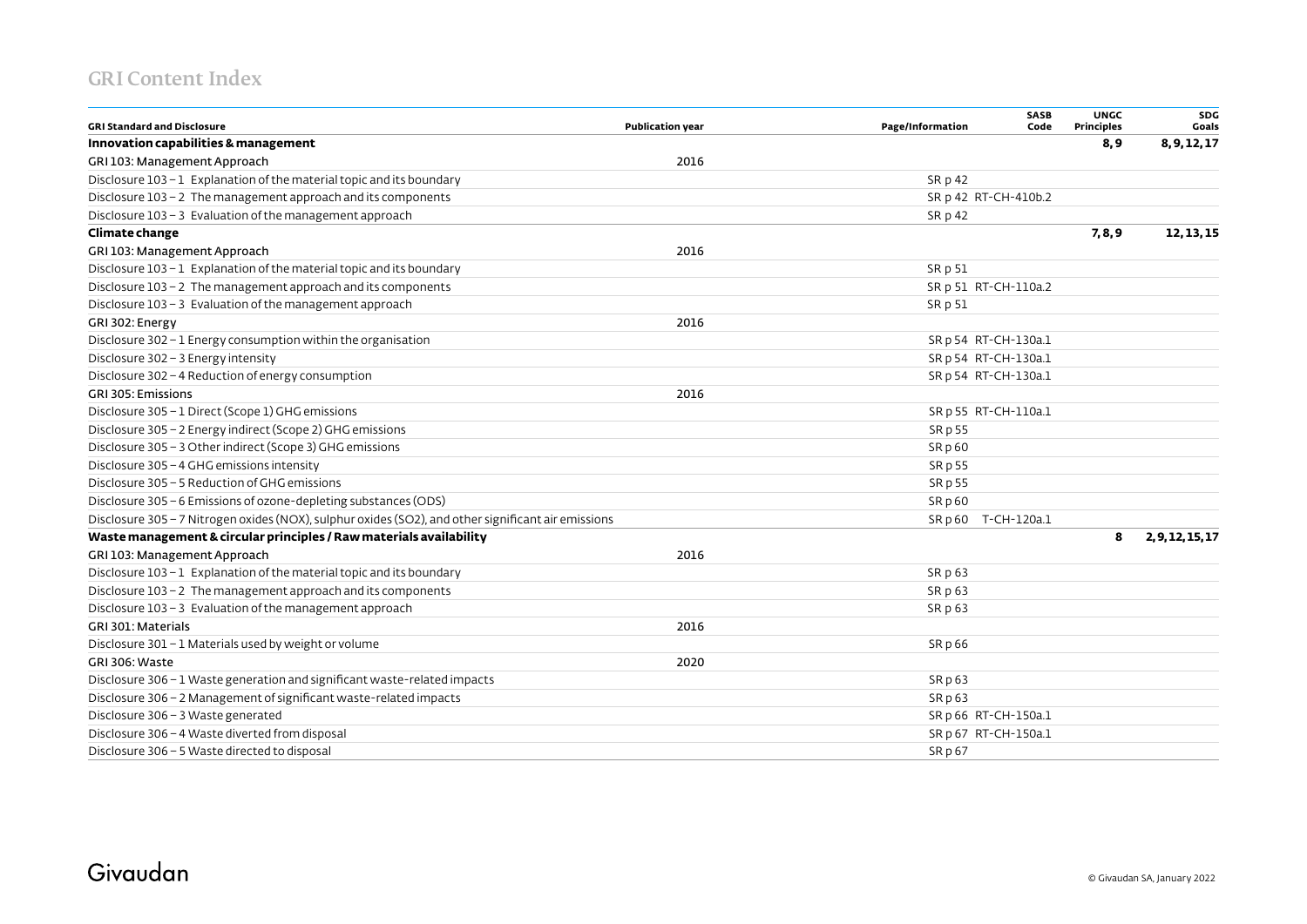| <b>GRI Standard and Disclosure</b>                                                                      | <b>Publication year</b> | Page/Information     | <b>SASB</b><br>Code | <b>UNGC</b><br><b>Principles</b> | <b>SDG</b><br>Goals |
|---------------------------------------------------------------------------------------------------------|-------------------------|----------------------|---------------------|----------------------------------|---------------------|
| Water stewardship                                                                                       |                         |                      |                     | 8                                | 6, 8, 12, 17        |
| GRI 103: Management Approach                                                                            | 2016                    |                      |                     |                                  |                     |
| Disclosure 103-1 Explanation of the material topic and its boundary                                     |                         | SR p 68              |                     |                                  |                     |
| Disclosure 103 - 2 The management approach and its components                                           |                         | SR p 68 RT-CH-140a.3 |                     |                                  |                     |
| Disclosure 103 - 3 Evaluation of the management approach                                                |                         | SR p 68              |                     |                                  |                     |
| GRI 303: Water and Effluents                                                                            | 2018                    |                      |                     |                                  |                     |
| Disclosure 303 - 1 Interactions with water as a shared resource                                         |                         | SR p 68 RT-CH-140a.3 |                     |                                  |                     |
| Disclosure 303 - 2 Management of water discharge-related impacts                                        |                         | SR p 68 RT-CH-140a.3 |                     |                                  |                     |
| Disclosure 303 - 3 Water withdrawal                                                                     |                         | SR p 73 RT-CH-140a.1 |                     |                                  |                     |
| Disclosure 303 - 4 Water discharge                                                                      |                         | SR p 73 RT-CH-140a.1 |                     |                                  |                     |
| Disclosure 303 - 5 Water consumption                                                                    |                         | SR p 73 RT-CH-140a.1 |                     |                                  |                     |
| <b>Biodiversity</b>                                                                                     |                         |                      |                     | 8                                | 2, 15, 17           |
| GRI 103: Management Approach                                                                            | 2016                    |                      |                     |                                  |                     |
| Disclosure 103-1 Explanation of the material topic and its boundary                                     |                         | SR p 75              |                     |                                  |                     |
| Disclosure 103 - 2 The management approach and its components                                           |                         | SR p 75              |                     |                                  |                     |
| Disclosure 103 - 3 Evaluation of the management approach                                                |                         | SR p 75              |                     |                                  |                     |
| GRI 304: Biodiversity                                                                                   | 2016                    |                      |                     |                                  |                     |
| Disclosure 304 - 1 Operational sites owned, leased, managed in, or adjacent to, protected areas and     |                         |                      |                     |                                  |                     |
| areas of high biodiversity value outside protected areas                                                |                         | SR p 76              |                     |                                  |                     |
| Disclosure 304 - 2 Significant impacts of activities, products, and services on biodiversity            |                         | SR p 76              |                     |                                  |                     |
| Disclosure 304 - 3 Habitats protected or restored                                                       |                         | SR p 77              |                     |                                  |                     |
| Diversity, inclusion & people development                                                               |                         |                      |                     | 6                                | 5, 8, 17            |
| GRI 103: Management Approach                                                                            | 2016                    |                      |                     |                                  |                     |
| Disclosure 103-1 Explanation of the material topic and its boundary                                     |                         | SR p 87              |                     |                                  |                     |
| Disclosure 103 - 2 The management approach and its components                                           |                         | SR p 87              |                     |                                  |                     |
| Disclosure 103 - 3 Evaluation of the management approach                                                |                         | SR p 87              |                     |                                  |                     |
| GRI 202: Market Presence                                                                                | 2016                    |                      |                     |                                  |                     |
| Disclosure 202-1 Ratios of standard entry level wage by gender compared to local minimum wage           |                         | SR p 89              |                     |                                  |                     |
| GRI 401: Employment                                                                                     | 2016                    |                      |                     |                                  |                     |
| Disclosure 401 - 1 New employee hires and employee turnover                                             |                         | SR p 90              |                     |                                  |                     |
| Disclosure 401 - 3 Parental leave                                                                       |                         | SR p 91              |                     |                                  |                     |
| GRI 404: Training and Education                                                                         | 2016                    |                      |                     |                                  |                     |
| Disclosure 404 - 2 Programs for upgrading employee skills and transition assistance programs            |                         | SR p 91              |                     |                                  |                     |
| Disclosure 404 - 3 Percentage of employees receiving regular performance and career development reviews |                         | SR p 92              |                     |                                  |                     |
| GRI 405: Diversity and Equal Opportunity                                                                | 2016                    |                      |                     |                                  |                     |
| Disclosure 405 - 1 Diversity of governance bodies and employees                                         |                         | <b>SRp89</b>         |                     |                                  |                     |
| Disclosure 405 - 2 Ratio of basic salary and remuneration of women to men                               |                         | SR p 89              |                     |                                  |                     |
| <b>GRI 406: Non-discrimination</b>                                                                      | 2016                    |                      |                     |                                  |                     |
| Disclosure $406 - 1$ Incidents of discrimination and corrective actions taken                           |                         | <b>SRD89</b>         |                     |                                  |                     |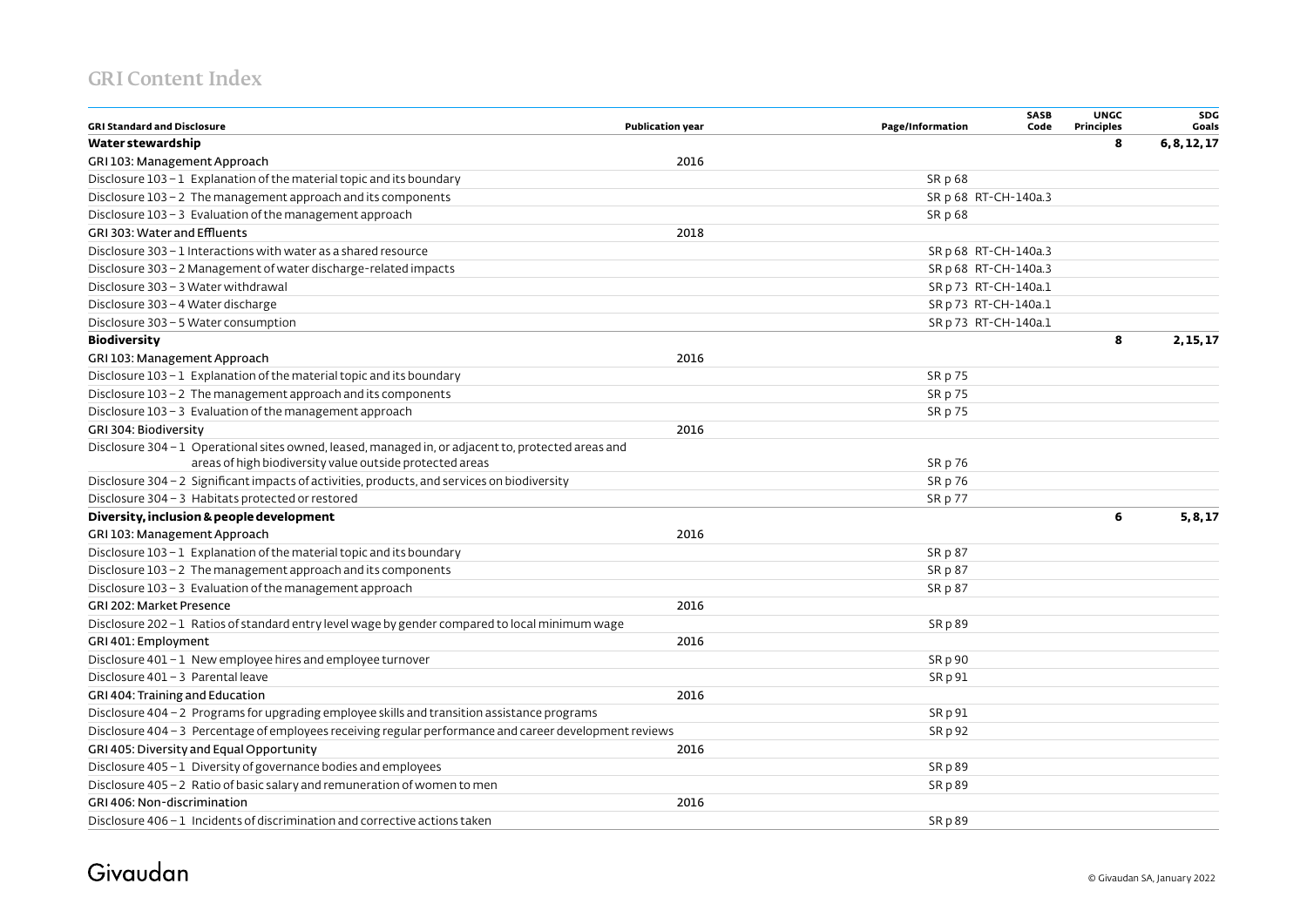| <b>GRI Standard and Disclosure</b>                                                                          | <b>Publication year</b> | Page/Information     | SASB<br>Code | <b>UNGC</b><br><b>Principles</b> | SDG<br>Goals |
|-------------------------------------------------------------------------------------------------------------|-------------------------|----------------------|--------------|----------------------------------|--------------|
| Employee safety, health & wellbeing                                                                         |                         |                      |              |                                  | 3,8          |
| GRI 103: Management Approach                                                                                | 2016                    |                      |              |                                  |              |
| Disclosure 103-1 Explanation of the material topic and its boundary                                         |                         | SR p 93              |              |                                  |              |
| Disclosure 103 - 2 The management approach and its components                                               |                         | SR p 93 RT-CH-320a.2 |              |                                  |              |
| Disclosure 103 - 3 Evaluation of the management approach                                                    |                         | SR p 93              |              |                                  |              |
| GRI 403: Occupational Health and Safety                                                                     | 2018                    |                      |              |                                  |              |
| Disclosure 403 - 1 Occupational health and safety management system                                         |                         | SR p 93 RT-CH-320a.2 |              |                                  |              |
| Disclosure 403 - 2 Hazard identification, risk assessment, and incident investigation                       |                         | SR p 93 RT-CH-320a.2 |              |                                  |              |
| Disclosure 403 - 3 Occupational health services                                                             |                         | SR p 95 RT-CH-320a.2 |              |                                  |              |
| Disclosure 403-4 Worker participation, consultation, and communication on occupational health and safety    |                         | SR p 96 RT-CH-320a.2 |              |                                  |              |
| Disclosure 403 - 5 Worker training on occupational health and safety                                        |                         | SR p 96 RT-CH-320a.2 |              |                                  |              |
| Disclosure 403 - 6 Promotion of worker health                                                               |                         | SR p 97 RT-CH-320a.2 |              |                                  |              |
| Disclosure 403-7 Prevention and mitigation of occupational health and safety impacts directly linked by     |                         |                      |              |                                  |              |
| business relationships                                                                                      |                         | SR p 99 RT-CH-320a.2 |              |                                  |              |
| Disclosure 403 - 9 Work-related injuries                                                                    |                         | SR p 99 RT-CH-320a.1 |              |                                  |              |
| Disclosure 403 - 10 Work-related ill health                                                                 |                         | SR p 99              |              |                                  |              |
| <b>Consumer health &amp; wellbeing</b>                                                                      |                         |                      |              |                                  | 2, 3, 9, 17  |
| GRI 103: Management Approach                                                                                | 2016                    |                      |              |                                  |              |
| Disclosure $103 - 1$ Explanation of the material topic and its boundary                                     |                         | SR p 101             |              |                                  |              |
| Disclosure 103 - 2 The management approach and its components                                               |                         | SR p 101             |              |                                  |              |
| Disclosure 103 - 3 Evaluation of the management approach                                                    |                         | SR p 101             |              |                                  |              |
| Human rights                                                                                                |                         |                      |              | 1, 2, 3, 4, 5                    | 2, 5, 8, 17  |
| GRI 103: Management Approach                                                                                | 2016                    |                      |              |                                  |              |
| Disclosure $103 - 1$ Explanation of the material topic and its boundary                                     |                         | SR p 104             |              |                                  |              |
| Disclosure 103 - 2 The management approach and its components                                               |                         | SR p 104             |              |                                  |              |
| Disclosure 103 - 3 Evaluation of the management approach                                                    |                         | SR p 104             |              |                                  |              |
| GRI 402: Labor/Management Relations                                                                         | 2016                    |                      |              |                                  |              |
| Disclosure 402 - 1 Minimum notice periods regarding operational changes                                     |                         | SR p 105             |              |                                  |              |
| GRI 407: Freedom of Association and Collective Bargaining                                                   | 2016                    |                      |              |                                  |              |
| Disclosure 407 - 1 Operations and suppliers in which the right to freedom of association                    |                         |                      |              |                                  |              |
| and collective bargaining may be at risk                                                                    |                         | SR p 106             |              |                                  |              |
| GRI 408: Child Labor                                                                                        | 2016                    |                      |              |                                  |              |
| Disclosure 408 - 1 Operations and suppliers at significant risk for incidents of child labor                |                         | SR p 106             |              |                                  |              |
| GRI 409: Forced or Compulsory Labor                                                                         | 2016                    |                      |              |                                  |              |
| Disclosure 409 - 1 Operations and suppliers at significant risk for incidents of forced or compulsory labor |                         | SR p 106             |              |                                  |              |
| GRI 412: Human Rights Assessment                                                                            | 2016                    |                      |              |                                  |              |
| Disclosure 412 - 1 Operations that have been subject to human rights reviews or impact assessments          |                         | SR p 106             |              |                                  |              |
| Disclosure 412 - 2 Employee training on human rights policies or procedures                                 |                         | SR p 107             |              |                                  |              |
| Disclosure 412-3 Significant investment agreements and contracts that include human rights                  |                         |                      |              |                                  |              |
| clauses or that underwent human rights screening                                                            |                         | SR p 107             |              |                                  |              |